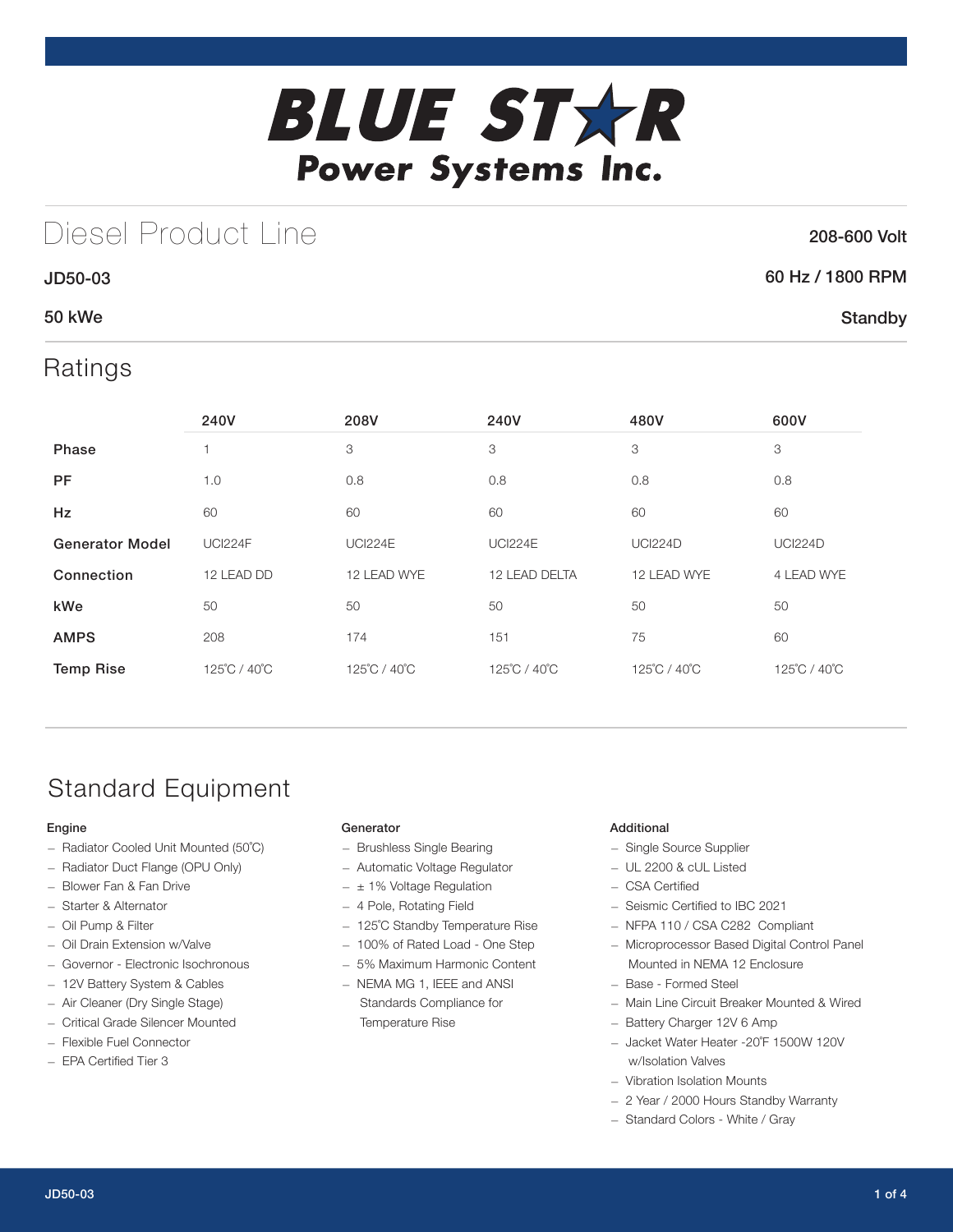50 kWe



## Application Data

| Engine                                                                   |                   |                                      |                                                |  |  |
|--------------------------------------------------------------------------|-------------------|--------------------------------------|------------------------------------------------|--|--|
| Manufacturer:                                                            | John Deere        | Displacement - Cu. In. (lit):        | 275 (4.50)                                     |  |  |
| Model:                                                                   | 4045TF280         | Bore - in. (cm) x Stroke - in. (cm): | $4.19(10.6) \times 5.00(12.7)$                 |  |  |
| Type:                                                                    | 4-Cycle           | Compression Ratio:                   | 19.0:1                                         |  |  |
| Aspiration:                                                              | Turbo Charged     | Rated RPM:                           | 1800                                           |  |  |
| <b>Cylinder Arrangement:</b>                                             | 4 Cylinder Inline | Max HP Stby (kWm):                   | 75.0 (56.0)                                    |  |  |
|                                                                          |                   |                                      |                                                |  |  |
| <b>Exhaust System</b>                                                    |                   |                                      | Standby                                        |  |  |
| Gas Temp. (Stack): °F (°C)                                               |                   |                                      | 945 (507)                                      |  |  |
| Gas Volume at Stack Temp: CFM (m <sup>3</sup> /min)                      |                   |                                      | 448 (12.7)                                     |  |  |
| Maximum Allowable Exhaust Restriction: in. H2O (kPa)                     |                   |                                      | 30.0 (7.50)                                    |  |  |
| <b>Cooling System</b>                                                    |                   |                                      |                                                |  |  |
| Ambient Capacity of Radiator: °F (°C)                                    |                   |                                      | 122 (50.0)                                     |  |  |
| Maximum Allowable Static Pressure on Rad. Exhaust: in. H2O (kPa)         |                   | 0.50(0.12)                           |                                                |  |  |
| Water Pump Flow Rate: GPM (lit/min)                                      |                   | 38.0 (144)                           |                                                |  |  |
| Heat Rejection to Coolant: BTUM (kW)                                     |                   |                                      | 1,821 (31.9)                                   |  |  |
| Heat Radiated to Ambient: BTUM (kW)                                      |                   |                                      | 512 (9.00)                                     |  |  |
| <b>Air Requirements</b>                                                  |                   |                                      |                                                |  |  |
| Aspirating: CFM (m <sup>3</sup> /min)                                    |                   |                                      | 180 (5.09)                                     |  |  |
| Air Flow Required for Rad. Cooled Unit: CFM (m <sup>3</sup> /min)        |                   |                                      | 4,760 (135)                                    |  |  |
| Air Flow Required for Heat Exchanger/Rem. Rad. CFM (m <sup>3</sup> /min) |                   |                                      | Consult Factory For Remote Cooled Applications |  |  |
| <b>Fuel Consumption</b>                                                  |                   |                                      |                                                |  |  |
| At 100% of Power Rating: gal/hr (lit/hr)                                 |                   |                                      | 3.41(12.9)                                     |  |  |
| At 75% of Power Rating: gal/hr (lit/hr)                                  |                   |                                      | 2.72(10.3)                                     |  |  |
| At 50% of Power Rating: gal/hr (lit/hr)                                  |                   |                                      | 1.89 (7.15)                                    |  |  |
| <b>Fluids Capacity</b>                                                   |                   |                                      |                                                |  |  |
| Total Oil System: gal (lit)                                              |                   |                                      | 3.88(14.7)                                     |  |  |
| Engine Jacket Water Capacity: gal (lit)                                  |                   |                                      | 2.25(8.52)                                     |  |  |
| System Coolant Capacity: gal (lit)                                       |                   |                                      | 5.38 (20.4)                                    |  |  |

Deration Factors: Rated Power is available up to 10,000 ft (3,048 m) at ambient temperatures to 122°F (50°C). Consult factory for site conditions above these parameters.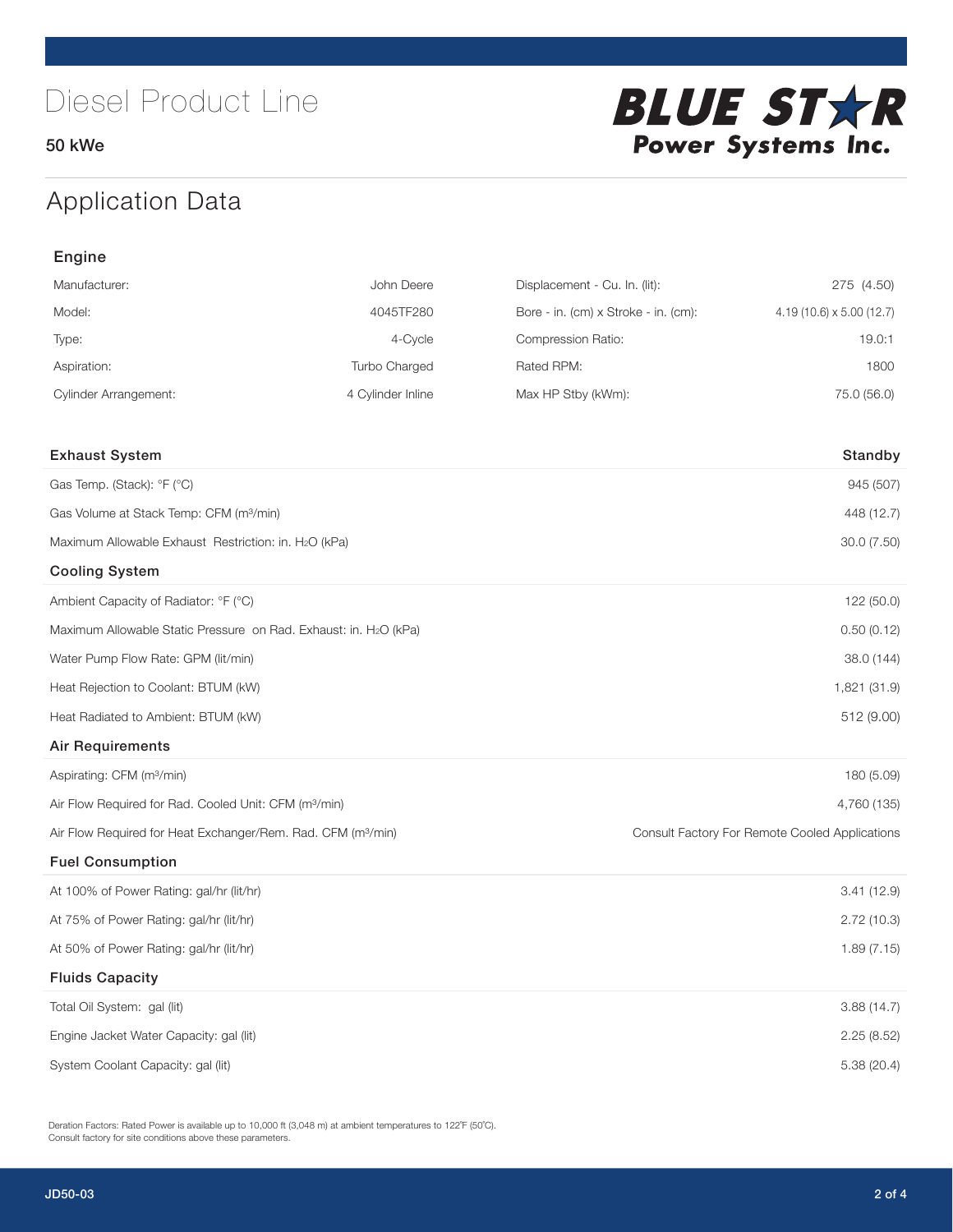# Diesel Product Line

### 50 kWe



## DCP7310 Control Panel

#### Standard Features

- Digital Metering
- Engine Parameters
- Generator Protection Functions
- Engine Protection
- CAN Bus (J1939) ECU Communications
- Windows-Based Software
- Multilingual Capability
- Remote Communications to DSE2548 Remote Annunciator
- 8 Programmable Contact Inputs
- 10 Contact Outputs
- RS485 Communicator Interface
- cULus Listed, CE Approved
- Event Recording
- IP 65 rating (with supplied gasket) offers increased resistance to water ingress
- NFPA 110 Level 1 Compatible

## Weights / Dimensions / Sound Data

|                    | L x W x H                    | Weight Ibs |  |  |
|--------------------|------------------------------|------------|--|--|
| <b>OPU</b>         | 80 x 38 x 58 in              | 2,125      |  |  |
| Level 1            | $90 \times 38 \times 60$ in  | 2.625      |  |  |
| Level 2            | $90 \times 38 \times 60$ in  | 2.675      |  |  |
| Level <sub>3</sub> | $120 \times 38 \times 60$ in | 2,825      |  |  |
|                    |                              |            |  |  |

Please allow 6-12 inches for height of exhaust stack.

|            | No Load | Full Load |
|------------|---------|-----------|
| <b>OPU</b> | 73 dBA  | 77 dBA    |
| Level 1    | 71 dBA  | 73 dBA    |
| Level 2    | 68 dBA  | 70 dBA    |
| Level 3    | 63 dBA  | 65 dBA    |



STOP MANUAL OPTION AUTO ALARM START

[AUTO]

**BLUE STAR** Power Systems Inc.

Manual Mode Button and Indicator Sultane Mute & Lamp Test Button Mute & Lamp Test Button Mute & Lamp Test Button Configurable Button -  $\Box$  Auto Mode Button and Indicator

DIGITAL CONTROL PANEL

Module Display  $\Box$ 

 $\bullet$  $\bullet$  $\bullet$ 

 $\circledcirc$ 

Menu Navigation

Open Generator (Manual Mode Only)

Generator Breaker LED

Stop / Reset Mode Button and Indicator

 $\bullet$  $\bullet$   $\circ$   $\bullet$ 

 $\sigma$ 

 $\mathbf{r}$ 

Close Generator (Manual Mode Only)

Generator Available LED

- Start Button

 $\blacksquare$